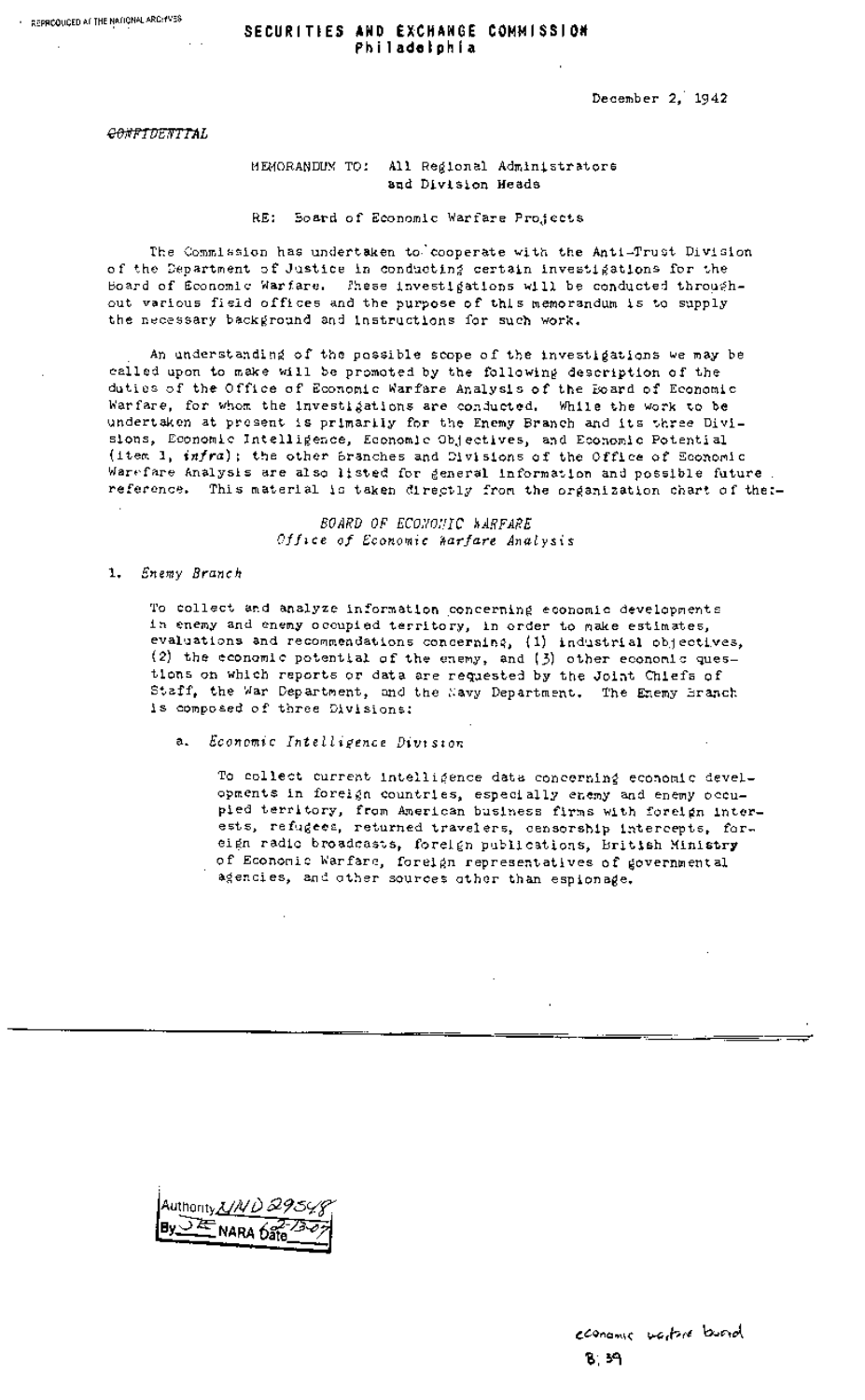$\mathbb{Z}^2$  . Then

#### b. *Economic Objectives Division*

To make recommendations to the intelligence services of the AImy and Navy for the destruction of specific industries, factories, shipyards, transportation facilities and other economic installations in enemy and enemy occupied territory.

Such recommendations are based on detailed analysis on the structure and inter-relations of specific industries, includins the flow of raw materials, components, fuel and power supplies, and finished products, with a view to discovering the bottle-necks whose destruction would result in the most damage to the enemy's economy. The Division will not duplicate the work of the British Ministry of Economic Warfare in this field, but will endeavor to supplement the efforts of MEW by providing special information which is available to the BEN, but which has not hitherto been available to the British.

#### *c, Economic Potential Division*

To estimate the economic potential of the Axis powers, and of particular areas under enemy control or which may fall into enemy hands. The main job of this Division is to keep continually up-to-date an overall picture of the enemy's strengths and weaknesses. Insofar as possible it will collaborate with the Economics Division of the Office of Strategic Services. The work of the Economic Potential Division is directed primarily toward meeting the requests of the Joint Chiefs of Staff, Office of Naval Intelligence, and Milltary Intelligence Service, under directives from the Joint Intelligence Committee.

*2. Blockade and Supply Branch* 

To make recommendations, based upon detailed economic analysis, to the Office of Imports, Office of Exports, Quartermaster and Engineering Corps, and other interested agencies on questions of blockade and supply - including preclusive purchasing, exports to the European neutrals, imports of strategic materials, and problems of supply to military forces in foreign areas. This Branch also performs general economic analysis work requested by the Office of Exports and Imports, and directs the reoccupation and reconstruction activities of the Board.

*3. Technical Branch* 

To supervise and coordinate analysis of technical matters in the fields of petroleum and air transport.

*a. International Air Transport Division* 

It will be responsible for assembling and analyzing data and initiating programs pertaining to the movement of critical materials by air, to and from the United States. It will

<del>. 2007 - 2007 - 200</del>

r

<u> – 2012 – </u>

**- 2-**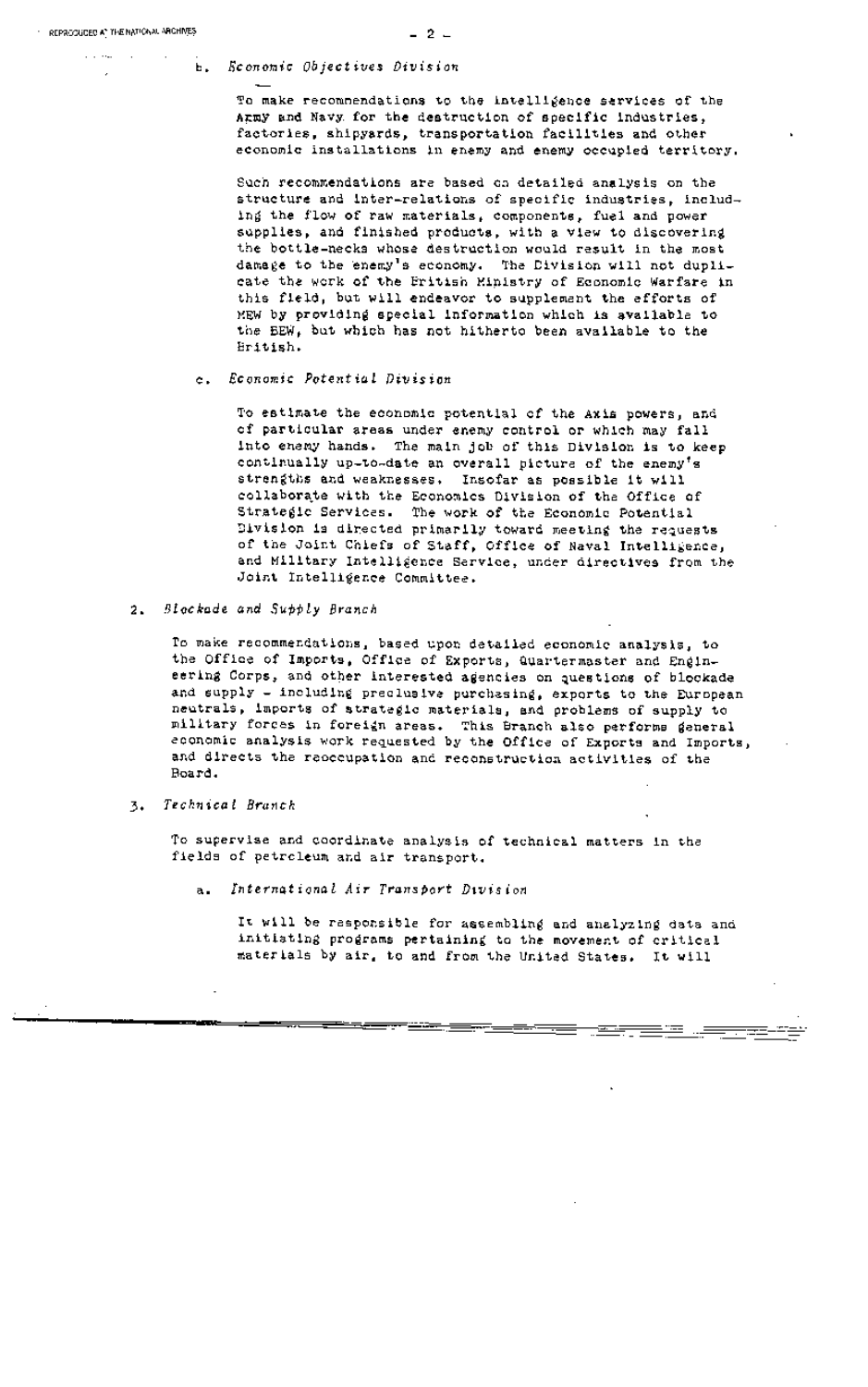$\sim$   $\sim$   $\sim$ 

maintain close contact with the State Department, air services of the War and Navy Departments, with the aviation agencies of the Department of Commerce, with the War Production Board and any other agencies of Government having an interest directly or indirectly in international air transportation. It will maintain contact with representatives of air transportation and aircraft manufacturing concerns on problems relating to the work of the Division. It will be responsible for the formulation of plans for the development of international air transport and will make reports and recommendations to the Board on all such matters. It will furnish either upon its own initiative Or upon request to the Office of Economic Warfare Analysis all the strategic studies or other information relating to all matters of air transport nature that relate to all phases of economic warfare, including reoccupation and reconstruction, together with such reports and recommendations as would fall within this category.

-3-

#### *b. Petroleum Division*

It will maintain pertinent data on the oil situation in neutral countries and represent the Board on all matters affecting the neutral oil position. The Petroleum Division will act in an advisory capacity to the Office of Imports on all matters relating to the purchase of petroleum by the United States Commercial Corporation for trading purposes, and all matters relating to the importation of materials in which questions of oil supplies or development would play a part. The Petroleum Division will act in an advisory capacity to the Office of Exports on all matters relating to the licensing of petroleum, petroleum products and oil equipment. It will maintain the necessary records and information requisite to the performance of this function. The Petroleum Division will be responsible for furnishing the Office of Economic Warfare Analysis statistical or other information on foreign oil resources, refining, transportation, consumption, substitute and synthetic fuels; economic studies on all matters pertaining to petroleum; also detailed estimates of enemy war potential (an Inter-departmental Committee on Enemy Oil Position has been established under the chairmanship of the Petroleum Division), particularly strategic studies on all petroleum matters instituted on its own initiative or made upon the request of various agencies of the armed forces.

#### *4. Industrial Engineering Division ~*

To (1) give technical assistance to the Intelligence Division in gather-ing information about enemy industry and transport; (2) aid in organizing technical missions to friendly nations, for improvement of production and transport facilities; (3) assist other United , ations in placing technical personnel in American industry for training; (4) encourage private industry, research foundations and povernmental agencies, here and abroad, to develop substitute products in foreign countries to replace critical m at eri al s.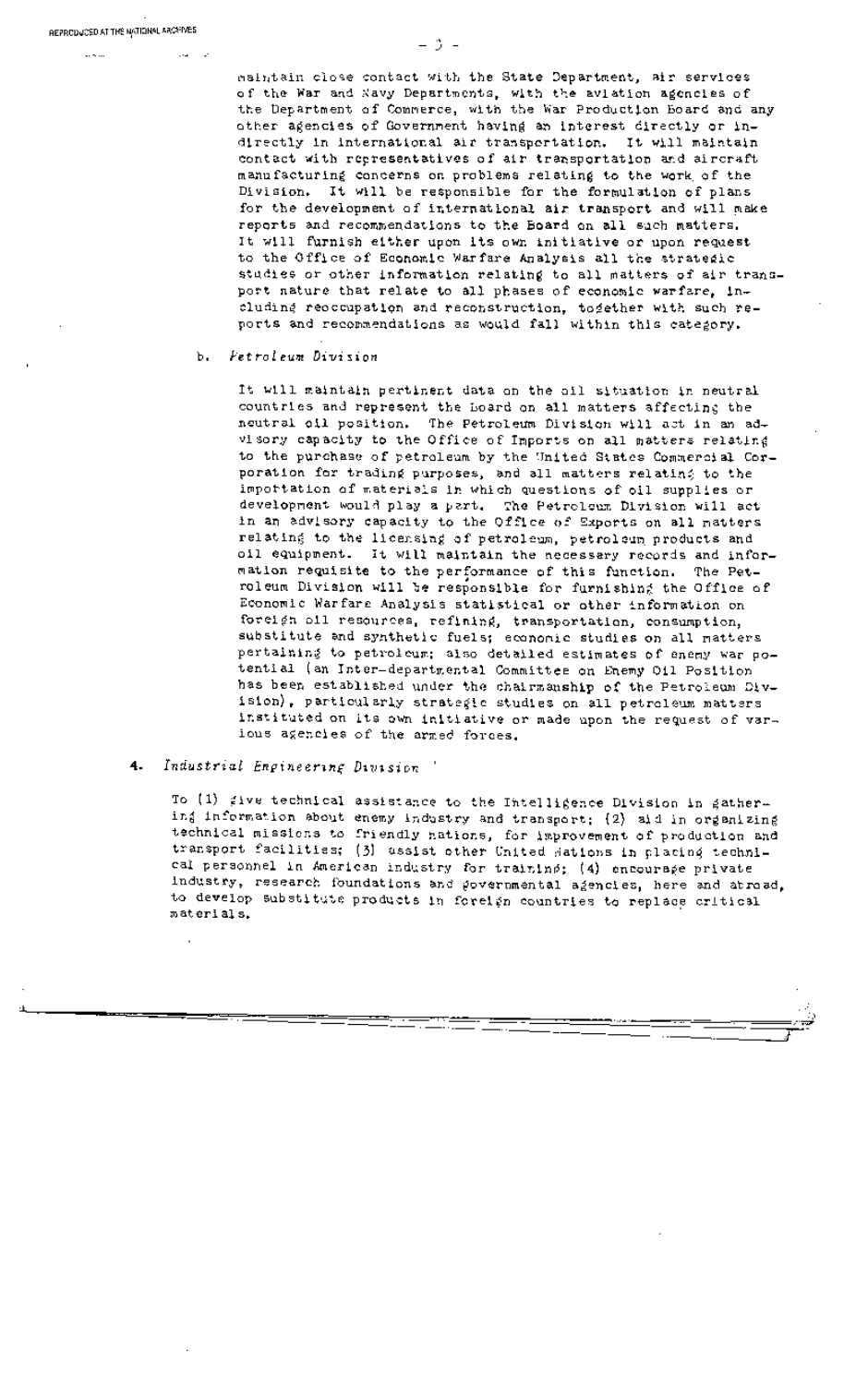#### ........ ~5"; *Cart%"E'÷"~'~lTic Section*

To provide geographic information in consultation with the analysts of the several Divisions; to procure maps that are published and to set up specifications for maps to be made to order for the office; to plan special methods for the carto@raphlc expression of statistical data in the economic reports prepared currently by the analysts; to cooperate closely with the Office of Strategic Services and other cartographic units in order to obtain their services and to supervise the completion of maps, charts, and graphs by other agencles to suit the specialized needs of the office.

The Anti-Trust Division of the Department of Justice under Thurman W. Arnold, Assistant Attorney General, has been conducting various investigations for the Board of Economic Warfare since April of this year to assist in carrying out the duties and functions listed above. This work is being performed by the Economic Warfare Section of the Anti-Trust Division under Edward H. Levi and James M. Martin, Special Assistants to the Attorney General. The Board of Economic Warfare has only a limited investigatory st~ff and thus relies a great deal for its source of information and conduct of field investigations on the Anti-Trust Division, In view of the most successful operations of the Anti-Trust Division in this field and its own limitations of personnel, we have also been asked to undertake this work for the Board of Economic Warfare making use of our own available personnel and sources of information in this respect. The arrangement which the Commission has entered into is in the nature of a "partnership" with the Anlt-Trust Division in performing such investigations as may be undertaken.

The work undertaken by this Commission will be under the direction of Peter T. Byrne, Special Assistant to the Chairman. Irving J. Galpeer will be permanently assigned to coordinate the work undertaken by the Commission, and will maintain offices for that purpose in Washington, D. C., so as to be able to cooperate fully with the Anti-Trust Division and the Board of Economic Warfare in this mutual undertaking. All communications should be addressed to him at Room 3317, Department of Justice, Washington, D. C. Matter thus mailed should be put in a double envelope, and the inside envelope marked, "Confidential Do Not Open". Copies of all communlcations or memoranda on this matter sent to anyone else inside or outside of the Commission should also be forwarded to Irving Galpeer.

All papers in this matter should be marked "Confidential" and should be entitled, "Re: BEW Projects" or "Re: BEW Project No. l", etc. As various investigatlons are undertaken, specific numbers will be given to them. All other matters pertaining hereto can be included under the deneral title. is suggested that all papers on this matter be kept in separate files under the headings stated and that copies should not be included in any other files.

From time to time the specific details concernin@ particular items under investigation will be forwarded to the various regional offices. Where specific leads are not given, it is expected that the regional offices will, to whatever extent they are able, develop their own contacts and leads for securing whatever information may be possible from persons and concerns in their region. As this matter progresses, it is also expected that the various regional offices may themselves suggest and undertake subjects of inquiry within the broad terms of the *work* outlined above. In such cases the regional offices will first clear any new matters with Irving Galpeer.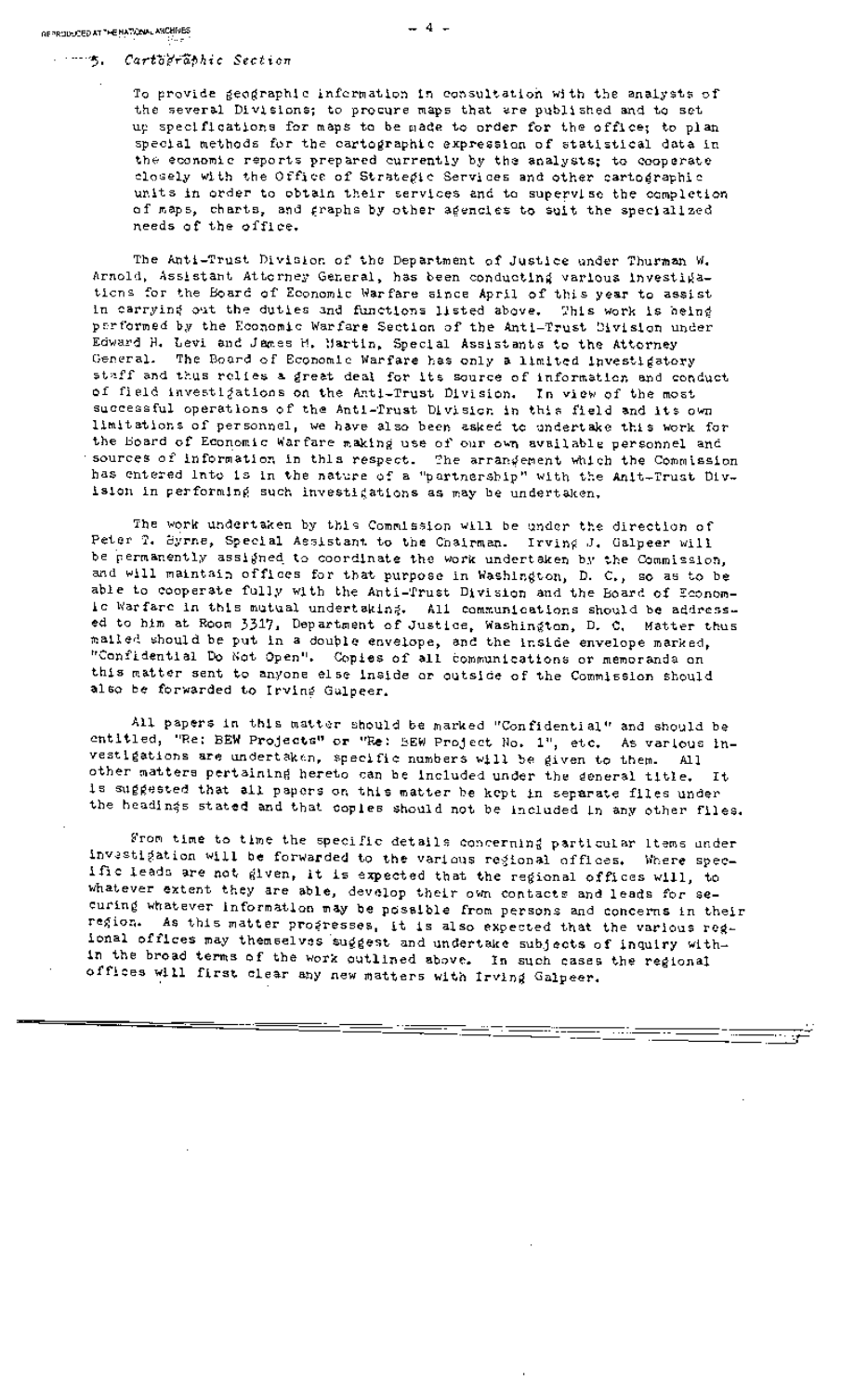المستوفيات

ł

and the state

In view of the background of information already acquired by the Economic Warfare Section of the Anti-Trust Division of the Department of Justice, it is suggested that our field offices cooperate closely in any work they undertake with the nearest field office of the Anti-Trust Division, and particularly that they first clear with such field offices the names of any persons intended to be interviewed, so as to avoid duplication. The location of such field offices of the Anti-Trust Division and the names of the persons in charge of their Economic Warfare work are as follows:

| Zdmond J. Ford      | * *  Room 805, 82 Devonshire St., Boston, Mass.                      |
|---------------------|----------------------------------------------------------------------|
| Victor E. Kramer    | Suite 820, 208 S. LaSalle St., Chicago, Ill.                         |
|                     | James McI. Henderson *  427 First Wational Bank Bldg., Denver, Colo. |
| Sheridan Morgen     | 818 Scarritt Bldg., Kansas City, Mo.                                 |
| James E. Harrington | *  1602 U.S. Post Office & Court House,                              |
|                     | Los Angeles, California.                                             |
| Herbert A. herman   | *  Boom 559, 1060 Eroad St., Newark, N.J.                            |
| Victor O. Waters    | *  616 Corondelet Eldg., New Orleans, La.                            |
| Rebert Wohlforth)   |                                                                      |
|                     | Room 233 U.S. Court House, Poley Square.                             |
| Eyman E. Eltebin)   | New York City, N.Y.                                                  |
| John J. Ruddy       | *  519 New Federal Bldg., St. Louis, Mo.                             |
| Elwood S. Kendrick  | 422 Post Office Bldg., San Francisco, Cal.                           |
| Charles S. Burdell  | *  814 U.S. Court House Seattle, Wash.                               |

Chief of Anti-Trust Office as well as in charge of Economic Warfare work at this time.

Duplicate copies of this memorandum are being enclosed so that Regional Administrators may forward the same to Branch Offices and Sub-regional Offices under their jurisdiction.

424853

**1**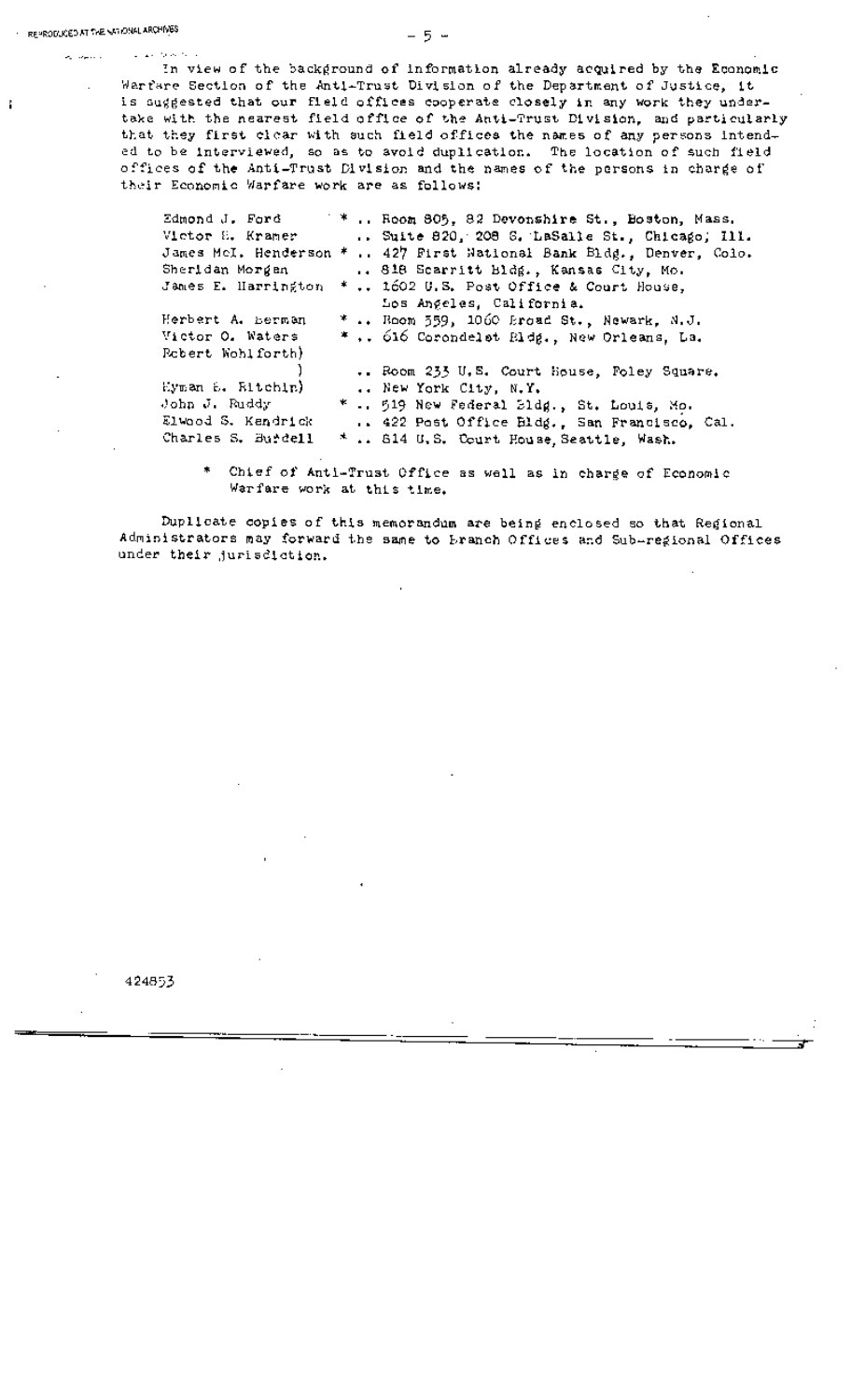REPRODUCED AT THE MATIONAL ARCHIVES

**UEULASSIFIED** Authority DOD Dr R 50 By JE NARA Date /Z-1

### SECURITIES AND EXCHANGE COMMISSION

Statement of Economic Marfare Reports Submitted by Regional Offices of Securities and Exchange Commission during month of June, 1943

(1) Momo re: Material Found in the Files of Ataka & Co., Ltd. Eugene M. Kline and Gilbert M. Collins, New York, May 26, 1943. 16 pages, Text; 54 pages, exhibits.

> This memorandum contains a digest of the material and copies of 25 letters found in the files of wtaka & Co. The letters were selected because they contained significant information of the Japanese machine tool industry.

(2) Heport on Bochum, Germany. Also Location of Chemical Plant Below Kastel, and Location of Artificial Rubber Plant Between Merseberg and Leipzig, Germany. . Acc J. Keller, Denver, May 14, 1943. 2 pages, l exhibit.

> This report gives target information on the above named locations.

(3) Memo re: Location of Aussig Werke and Schict Plant, Aussig, Czechoslovakia. Alexander J. Brown, Jr., Chicago, May 10, 1943. 2 pages, 1 exhibit.

> These locations were made by a former employee of -Aussig Werke.

(4) Report on Location of Important Targets in Nuremberg, Germany and Vicinity. Robert J. Sugrue, Chicago, May 19, 1943. 2 pages, 1 exhibit.

This report concerns itself solely with target objectives and locates 10 of the most important targets in the city of Nuremberg, such as a factory engaged in the manufacture of shells, a powder filling plant, a large gas works, the largest manufacturer of engines in Germany, etc.

(5) Report on Bleiloch Dom near Saalburg, Germany. Robert J. Sugrue, Chicago, Lay 27, 1943. 6 pages, 34 exhibits.

This report is based on information obtained by the Director of Research of the Portland Cement Association, who saw the dam as a guest of Dr. Fritz Todt, head of the Todt Organization. The pictures contain excellent. views of the dam from different angles.

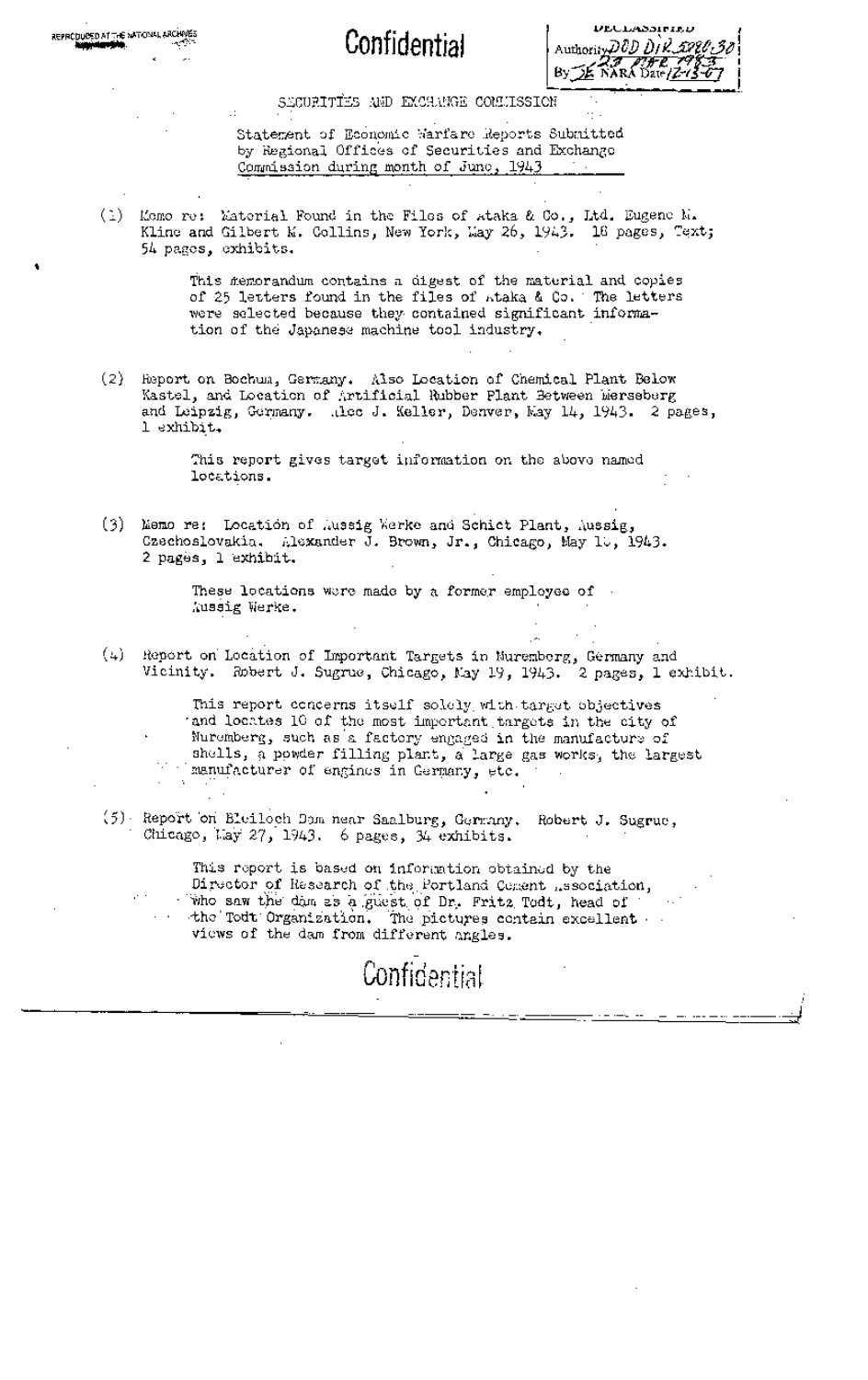| Declassified                                 |
|----------------------------------------------|
| Authority DOD DIR 5220-30                    |
|                                              |
| By $\n  2.33\n  1.47\n  1.47\n  2.13\n  2.7$ |
|                                              |

(6). Memo re: Location of Nagel & Kemp Co. plant; New York Harburg Gummifabrik; Altonaer Elektrizitats Werke; Hedrich-Kuhle; Union-Kuhlhaus, Hamburg, Germany. Alexander J. Brown, Jr., Chicago, May 10, 1943. *4* pages, 1 exhibit.

> This is a target 0bjective report locating io industrial installations and landmarks in Hamburg, Germany.

(7) Memo re: Waps, tourist guides and other tourist publications on Japan, China, Indo-China, Malay States, Java and Bali, including a map of the city of Rab on the Island of the same name located in the Northeast Adriatic Sea.

> This memorandum lists material which is available upon request. Included are maps, tourist guides and other tourist publications on. Japan, China, • Indo-China, Malay States, Java and Bali, including a map, scale 1:3000, of the city of Rab on an island of the same name located in the Northeast • Adriatic Sea.

(8) Report on Sicilian Ports, Harbors, and Beaches; Islands of Lampedusa, Lipari, and Pantelleria~ Aqueducts in Sicily; Health and Sanitation in Sicily. Louis F. baged, New York, June 2, 1943. &47 pages, 43 exhibits.

> This report gives details on Sicilian harbors and terminal port facilities along with a description of the surrounding terrain and roads. Included are also similar descriptions of the islands of Lampedusa, Lipari and Pantelleria. The report contains a description of water supply and aqueduct system of Sicily along with information obtained from the Rockefeller Institute on health and sanitary conditions in-Sicily.

(9) Report on Ports, Harbors, Beaches and Aqueducts of Sardinia. mbert O. Dawson, New York, June 3, 1943. 23 pages, 29 exhibits.

> This report gives details on Sardinian harbors and terminal port facilities along with a description of the surrounding terrain and roads. The report contains a description of water .. supply and aqueduct system of Sardinia along with information obtained from the Rockefeller Institute on health and sanitary conditions in Sardinia.

 $\mathcal{A}_1$  ,  $\mathcal{A}_2$  ,  $\mathcal{A}_3$ (10) Report on Industrial Locations in Bratislava, Petrzalka, Podbrezova and Svaty likulas, Slovakia. Alexander J. Brown; Jr., Chicago, Lay 21, 1943. A pages, 2 exhibits.  $\blacksquare$ 

Confidantial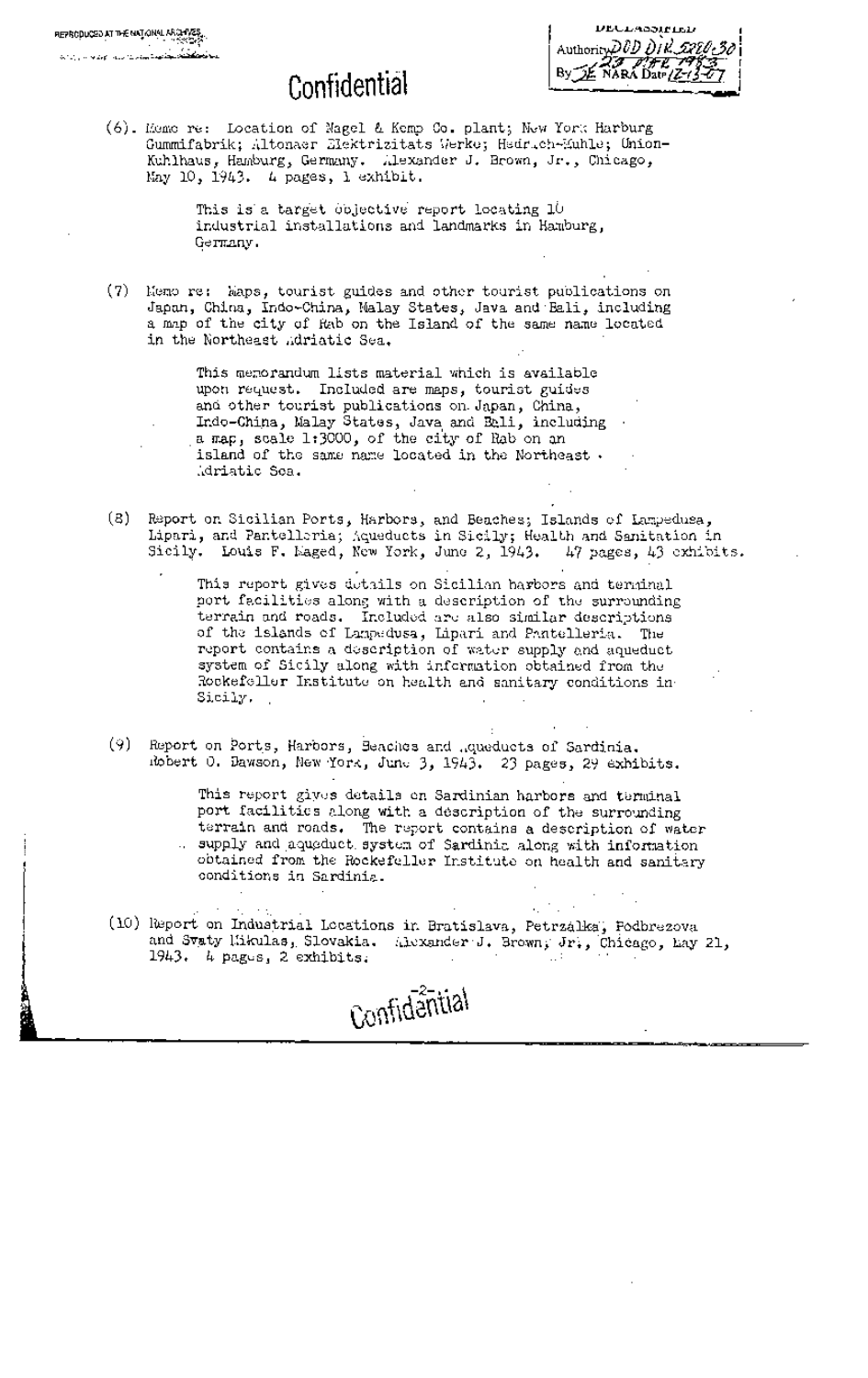DECLASSIFIED Authority DOD DIR 2720  $By$   $\mathbb{Z}$  NARA Date  $\mathbb{Z}$ ,,

This report locates and describes 10 important objectives in the above areas.

(11) Report on Columbia and Victor Plants, Japan; Map of Yokohama and Tokio showing other important plants. Courtland K. Townsend, New York, Hay 1, 1943. 8 pages, 1 exhibit.

> This report describes and locates by map (scale  $1:4400$ ) the Columbia and Victor plants in Japan, and also, locates twenty important industrial objectives in the Yokohama-Tokio area.

 $(12)$  Memorandum and Photographs of dam and power plant at Le Brezon, Province of Aveyron, France; photos of bridge across Rhine River linking Kehl, Germany and Strassburg, France; lock in the Havel River, Nord-Ostsce Kanal, coast line at Kampen, and Der Westhafen-Berlin, Germany. William L. Cohn, Denver, April 16, 1943. I page, 7 exhibits.

> These pictures are good views of the above subjects.

(13) Homo re: Significance of Denmark in Germany's Industrial Economy. Robert J. Sugrue, Chicago, May 13, 1943. 4 pages.

> This memorandum describes the contribution of Danish industry to the German war effort.

(14) Report on Locomotives for Korea (Chosen).

Contains specifications, blueprints and pictures of locolaotivus purchased in tho United States in 1940 by Litsui & Co. for use in Korea. Gilbert R. Collins, New York. Juno 9, 1943. 3 pages, ii exhibits.

"t .~ [ ,, .

.: .[',

(15) Railroad Timetables for South *hast* and South West :Francy. Submitted by Richard J. Cornell, New York. June 1, 1943.

> These timetables were in effect November 2, 1942 or just before the .DGs occupation of that part of France.

- (16) riscellancous Momoranda:
	- (a) Machine Tool Factory in Bielefeld, Gormany. ,,lec J. Keller, Denver. May 14, 1943. 1 page, 1 exhibit.

**-3-**  Confidential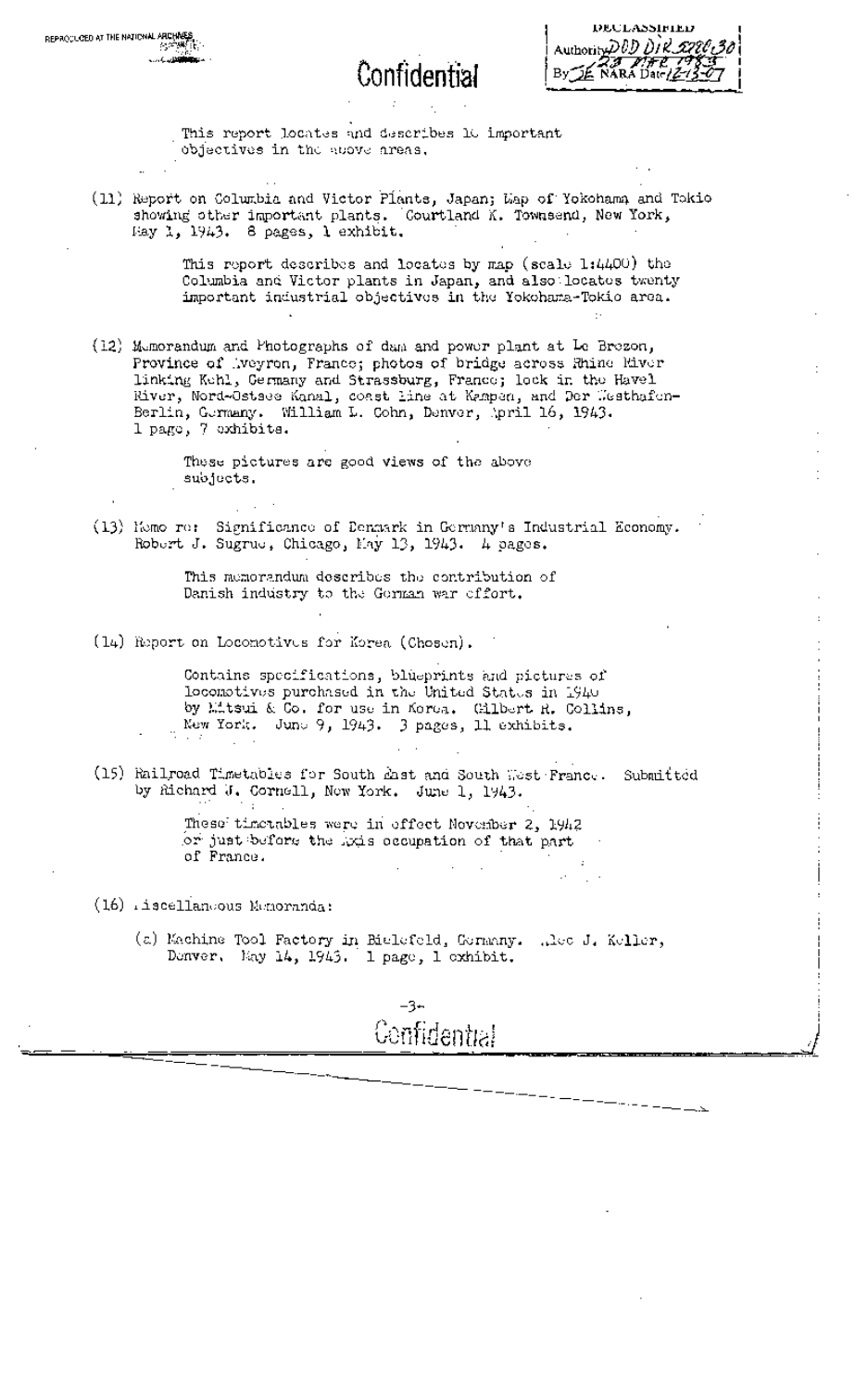| <b>UECLANDIFIED</b>                     |
|-----------------------------------------|
| Authority DOD DIR 2220 30               |
|                                         |
| $By\rightarrow B$ NARA Dave $(2-13-67)$ |
|                                         |

The location of one of Germany's largest machine tool factories is discussed.

(b) War industries between Soest and Brilon, Gormany; reservoir between Soest and Neheim; dynamite factory in Forde; location of Humboldt and Fanz Hagen locomotive and machinery manufacturing plant in Xalk, Gormany; power plant at Knapsack between Cologne and Bonn. Alec J. Keller, Denver. May 24, 1943. 2 pages, 1 exhibit.

> Contains general information on war industries in above localities and a sketch setting forth location of Felton and Gilliaune Cable Works, and Humboldt and Fanz Hagen machinery plant.

(c) Eisenbahn Signalwerke, Bruchsal, Baden, Germany. William L. Cohn, Denver. llay 29, 1943. 2 pages, 2 ezhibits.

> This plant, which manufactures railroad signal equipment and precision instruments, employs about 2000 persons. Its location and surrounding landmarks are plotted on a map.

(17) Collection of photographs and maps obtained from files of Mitsui & Co. Eugene F.. Kline and Gilbert Collins, New York. May 19, 1943. 157 exhibits and 10-page index memo.

> This collect on covers a large cross section of Japanese industry, not only in Japan proper, but in Eanchuria, Korea and Formosa. • Industries covered are the ~lectrical (steam and hydro), coal, oil, iron and steel, shipbuilding, engineering, cotton and rayon, wood and paper, railroad, sugar, fertilizers, and sulphur. There are also pictures of ports showing crancs and other shiploading equipment.

(18) Memo re: Port Improvements in France. Submitted by Richard J. Cornell, New York. June 3, 1943.

**. ,, , :" 1J4--'** 

Confidential

This memorandum contains articles and pictures and on harbor construction, dock capacities, drydocking, dimensions, rail facilities and equipment of Marseilles, Toulon, Mantes, St. Nazaire and smaller ports of the Lower Loire.  $\cdot$   $\cdot$ 

'"i , : "•

iv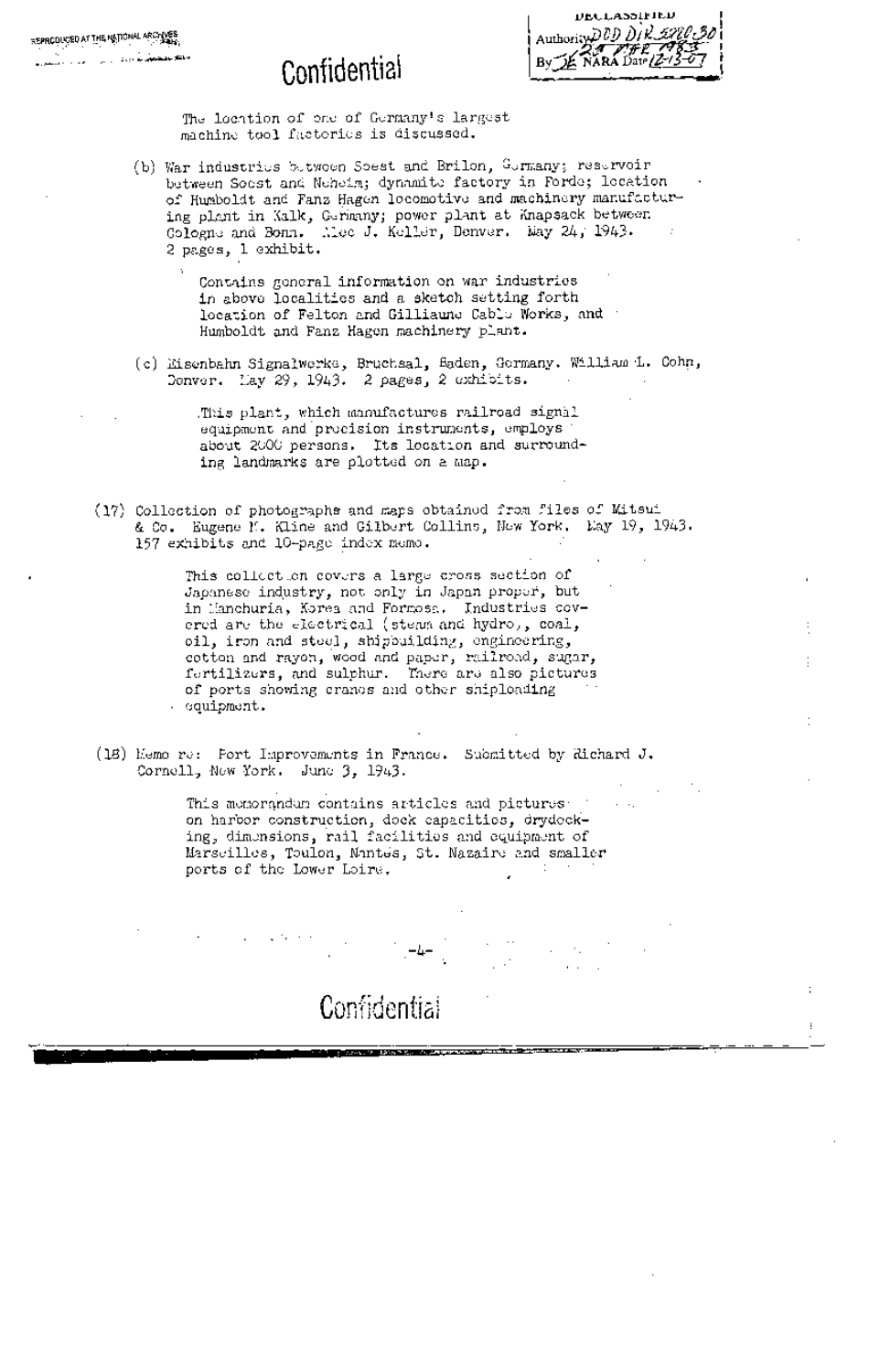(19) Report on the Vegetable Oil, Fat and Glycerine khanfacturing Industry neprio on para la primera en jeune manger en manger en manger en jeune en jeune en jeune en jeune de la primer<br>Cloveland, June 15, 1943. 5 pages, 3 exhibits.

This report describes and locates the three largest manufacturing and processing plants furnishing the bulk of vegetable fats, oils and glycerine in Germany. The information was obtained from the patent licenses with in this country of the German companies described.

(20) Three Wolumes: Zeppelin-Westfahrten (Buch I and II) and L2 129 Hindenburg (Buch III). Submitted by Denver Regional Cffice. May 29, 1943.



These volumes, which are in Gorman, contain technical data on the construction and operation of dirigibles. There are many pictures of dirigibles, hangars and landing fields. (Wailable on request).

(21) Supplement to Report on Coke Ovens in the Saar - Lorrains and French - Relgian - Dutch Areas dated May 25, 1943. Report F. Luir, New York and Charles C. Curry, Fort Worth. 14 pages, 17 exhibits. June 17, 1943.

> This report supplements a previous one and centains target information on 21 additional coke overs, along with a discussion of by-product yields, types of coke ovens used, and the exhauster unit as a bettleneck,

(22) Report on The Toyo Kohan Works and Electric Power Supply, Kudamatsu, Japan. Aenneth J. Mordstrom, Cleveland. June 7, 1943. 2 pages, 1 Jxhibit.

> The Coyo Wohan Horss, tim plate manufacturers, and their sources of electrical power are described and located. Information obtained from person who supervised the installation of new equipment, and from member of electrical firm who worked at plant for ten months in 1936.

(23) Lemo re: Walchensee Kraft Werke, Bavaria, mobert J. Sugrue, Chicago. Way 19, 1943. I page, 3 exhibits.

Contains map of Eaveria upon which has been superimposed a large scale drawing of the area where the Walkensee Kraft Nerke, a 200,000 H.P. hydro-clectric power station, and the main source of Bavarian electric power, is located.

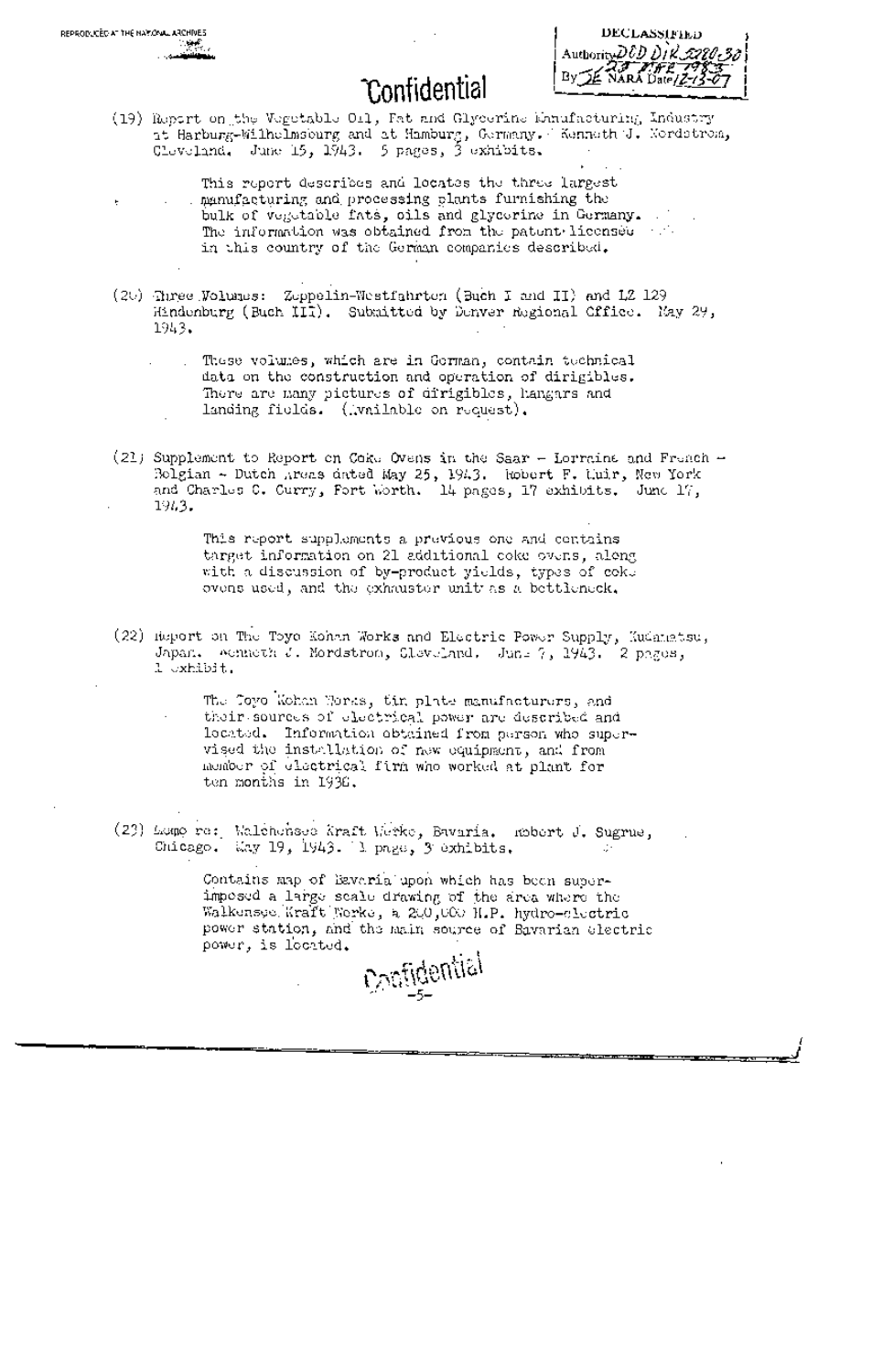| UECLASSIFIED              |  |
|---------------------------|--|
| Authorisy DCD DIR 5226 30 |  |
|                           |  |
|                           |  |

### (1888) 24

REPRODUCED AT THE NATIONAL ARCHIVES

Included are also two aerial photographs of the Kochelsee, a lake situated directly north of the Walkensee Kraft Werke.

(24) Compagnie des Matqux Overpelt-Lommel. Franklyn S. Judson, Cleveland. June 21, 1943. 3 pagos, 2 exhibits.

> Compagnie des Metaux Overpelt-Lommel of Belgium is a manufacturer of zinc, lead, superphosphete and sulphuric acid. It is the third or fourth largest of this type of plant in Europe and appears to be a fairly important military objective.

(25) Yugoslav Ports and Harbors. Lawrence D. Piedebohl, Chicago. June 2, 1943. 10 pages, 21 exhibits.

> Coastal towns, harbor facilities and installations, roads and topography, along the Eastern Adriatic Coast of Yugoslavia and the Dalmation Islands, including the shore line of the Carnaro Gulf.

(26) Sunitomo Duralumin Plant and Electric Tower Station, Osaka, Japan, Kenneth J. Nordstrem, Cleveland. June 8, 1943. 3 pages, 3 exhibits.

> Sumitomo Kinzoku Kaisha Company is the largest manufacturer<br>in Japan of hirplane metal stock of duralumin, magnesium, copper and brass. The information contained in this report was obtained from a person who spent considerable time at this plant in 1937 and 1938 supervising the installation of a two-high aluminum alley mill.

(27) Deutsche Vereinigte Schuhmschinen Gesellschaft, Frankfurt am Main, Gormany. Coleman Silbert, Boston. Ray 3, 1943. 3 pages 24 exhibits.

> This company, a subsidiary of United Shoe Eachinery Corporation, normally supplied over 50% of the total shoe machinery in Germany and in Holland. The report describes the lecation in Germany and in mornance. The expected of the plant, its equipment and production.

 $\alpha = 1.2$  .

(28) Material found in the files of Iwai & Co. Ltd. Eugene M. Kline and Gilbert R. Collins, New York. May 29, 1943. 3 pages, 5 exhibits.

 $\label{eq:2} \tilde{U}_{\alpha}=\left(\begin{matrix} 1\\ 1\\ 0\\ 0\\ 0 \end{matrix}\right)=\frac{-6+}{16-1}$ 

المستعدد وبالمستحدث والمستنقص المستشف والمتحدث

Contains information on Japanese colluloid and anchine tool industry, ste., and a survey by Iwai (Tokyo) on Japanese industrial activity as of March 1940. Also included is a memorandum labeled: "The Vital Spots: Twenty-three raw materials without which a nation cannot make war."